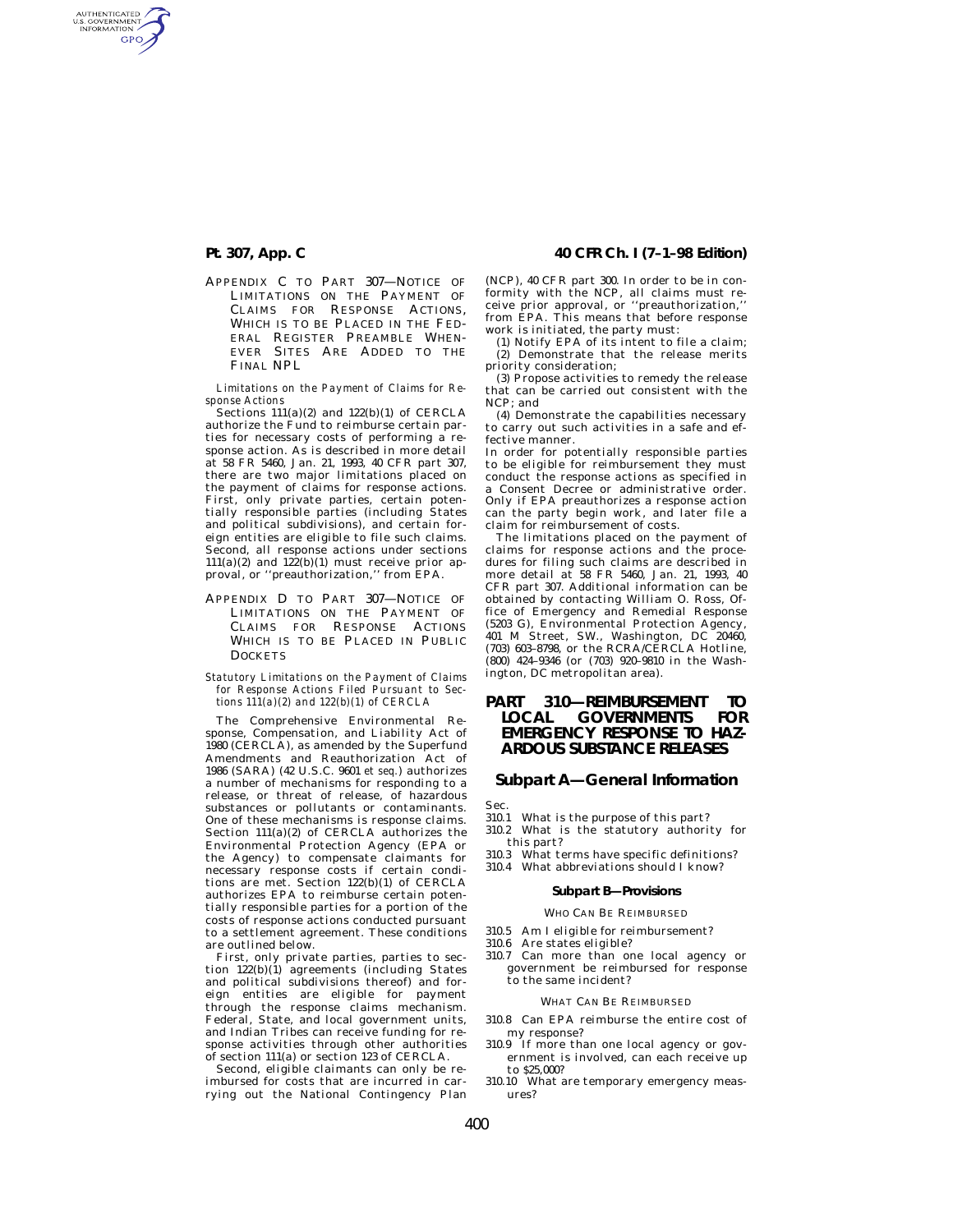### **Environmental Protection Agency § 310.3**

- 310.11 What costs are allowable?
- 310.12 What costs are NOT allowable?

#### HOW TO GET REIMBURSED

- 310.13 Do I need to notify anyone while the response is underway?
- 310.14 Must I try to recover my costs from those potentially responsible for the emergency?
- 310.15 How do I apply for reimbursement?
- $310.16$  What kind of cost documentation is necessary?
- 310.17 Are there any other requirements? 310.18 How will EPA evaluate my applica-
- tion? 310.19 Under what conditions would EPA
- deny my request?
- 310.20 What are my options if EPA denies my request? 310.21 How does EPA resolve disputes?
- 

OTHER THINGS YOU NEED TO KNOW

- 310.22 What records must I keep? 310.23 How will EPA rank approved re-
- quests? 310.24 What happens if I provide incorrect or false information?

#### APPENDICES TO PART 310

APPENDIX I TO PART 310—FREQUENTLY ASKED QUESTIONS

- APPENDIX II TO PART 310—EPA REGIONS AND NRC TELEPHONE LINES
- APPENDIX III TO PART 310—FORM: APPLICA-TION FOR REIMBURSEMENT TO LOCAL GOV-ERNMENTS FOR EMERGENCY RESPONSE TO HAZARDOUS SUBSTANCE RELEASE UNDER CERCLA SEC. 123

AUTHORITY: 42 U.S.C. 9611(c)(11), 9623.

SOURCE: 63 FR 8286, Feb. 18, 1998, unless otherwise noted.

### **Subpart A—General Information**

### **§ 310.1 What is the purpose of this part?**

This part sets up procedures for EPA to reimburse local governments for certain emergency response costs. Local governments may receive up to \$25,000 to help lighten financial burdens related to emergency response to hazardous substance releases. This reimbursement does NOT replace funding that local governments normally provide for emergency response.

#### **§ 310.2 What is the statutory authority for this part?**

This part is authorized under section 123 of the Comprehensive Environmental Response, Compensation, and Liability Act of 1980 (CERCLA) (Pub. L. 96–510, 42 U.S.C. 9601–9675), as amended by the Superfund Amendments and Reauthorization Act of 1986 (SARA) (Pub. L. 99–499, 42 U.S.C. 9601).

#### **§ 310.3 What terms have specific definitions?**

For purposes of this part except when otherwise specified:

(a) *Application* means Form 9310–1, shown in Appendix III of this part, including all documentation and additional information you submit to support a request for reimbursement.

(b) *Date of completion* means the date when you have completed all field work and you have received all deliverables (such as lab results, technical expert reports, or invoices) due under a contract or other agreement.

(c) *Emergency Planning and Community Right-to-Know Act of 1986* means Title III—Emergency Planning and Community Right-to-Know Act of the Superfund Amendments and Reauthorization Act of 1986 (EPCRA) (Pub. L. 99–499, 42 U.S.C. 11000–11050).

(d) *Federally-recognized Indian Tribe,* as defined by section 101(36) of CERCLA, means any Indian Tribe, band, nation, or other organized group or community, including any Alaska Native village but not including any Alaska Native regional or village corporation, which is recognized as eligible for the special programs and services provided by the United States to Indians because of their status as Indians.

(e) *General purpose unit of local government* means the governing body of a county, parish, municipality, city, town, township, Federally-recognized Indian tribe or similar governing body. This term does not include special purpose districts.

(f) *Hazardous substance.* (1) *Hazardous substance,* as defined by section 101(14) of CERCLA, means:

(i) Any substance designated pursuant to section  $311(b)(2)(A)$  of the Federal Water Pollution Control Act (Pub. L. 101–380, 33 U.S.C. 1251 *et seq.*);

(ii) Any element, compound, mixture, solution, or substance designated pursuant to section 102 of CERCLA;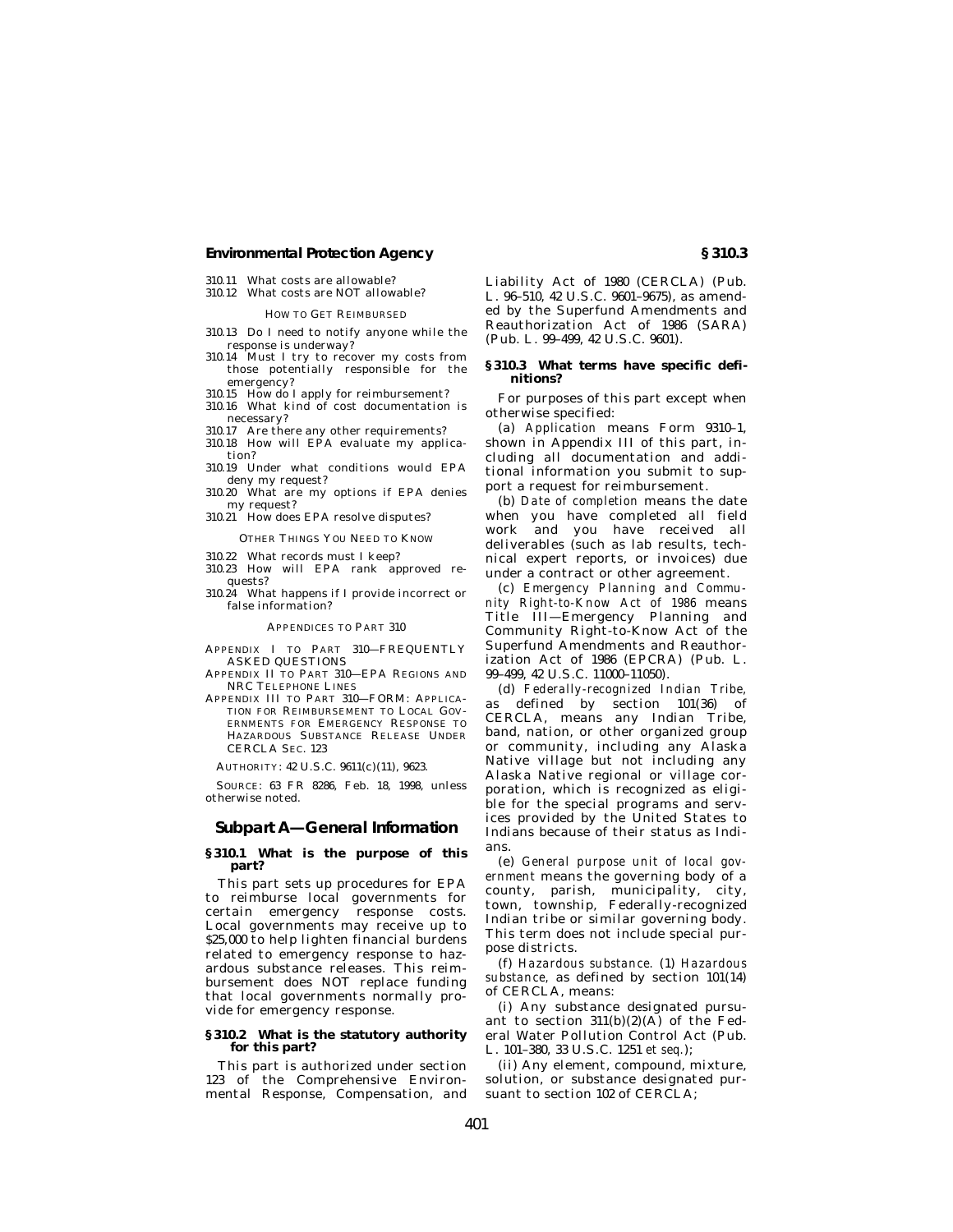(iii) Any hazardous waste having the characteristics identified under or listed pursuant to section 3001 of the Solid Waste Disposal Act (Pub. L. 89–272, 42 U.S.C. 3259 *et seq.*) (but not including any waste the regulation of which under the Solid Waste Disposal Act has been suspended by Act of Congress);

(iv) Any toxic pollutant listed under section  $307(a)$  of the Federal Water Pollution Control Act (Pub. L. 101–380, 33 U.S.C. 1251 *et seq.*);

(v) Any hazardous air pollutant listed under section 112 of the Clean Air Act (42 U.S.C. 7401–7642); and

(vi) Any imminently hazardous chemical substance or mixture with respect to which the Administrator has taken action pursuant to section 7 of the Toxic Substances Control Act (Pub. L. 94–469, 15 U.S.C. 2601–2629).

(2) The term does not include petroleum, including crude oil or any fraction thereof that is not otherwise specifically listed or designated as a hazardous substance under paragraphs  $(f)(1)(i)$  through  $(f)(1)(vi)$  of this section, and the term does not include natural gas, natural gas liquids, liquefied natural gas, or synthetic gas usable for fuel (or mixtures of natural gas and such synthetic gas).

(g) *Local emergency response plan* means the emergency plan prepared by the Local Emergency Planning Committee (LEPC) as required by section 303 of the Emergency Planning and Community Right-to-Know Act of 1986 (EPCRA or SARA Title III).

(h) *National Contingency Plan* means the National Oil and Hazardous Substances Pollution Contingency Plan (40 CFR part 300).

(i) *National Response Center* means the national communications center located in Washington, DC, that receives and relays notice of oil discharge or releases of hazardous substances to appropriate Federal officials.

(j) *Pollutant or contaminant,* as defined by section 104(a)(2) of CERCLA, includes, but is not limited to, any element, substance, compound, or mixture, including disease-causing agents, which after release into the environment and upon exposure, ingestion, inhalation, or assimilation into any organism, either directly from the environment or indirectly by ingestion

**§ 310.3 40 CFR Ch. I (7–1–98 Edition)**

through food chains, will or may reasonably be anticipated to cause death, disease, behavioral abnormalities, cancer, genetic mutation, physiological malfunctions (including malfunctions in reproduction) or physical deformations, in such organisms or their offspring. The term does not include petroleum, including crude oil and any fraction thereof that is not otherwise specifically listed or designated as a hazardous substance under section 101(14)(A) through (F) of CERCLA, nor does it include natural gas, liquefied natural gas, or synthetic gas of pipeline quality (or mixtures of natural gas and such synthetic gas).

(k) *Potentially responsible party* (PRP) means any person who may be liable under section 107 of CERCLA for a release or threatened release of hazardous substances or pollutants or contaminants.

(l) *Release,* as defined by section 101(22) of CERCLA, means any spilling, leaking, pumping, pouring, emitting, emptying, discharging, injection, escaping, leaching, dumping, or disposing into the environment, but excludes: any release that results in exposure to persons solely within a workplace, with respect to a claim that such persons may assert against the employer of such persons; emissions from the engine exhaust of a motor vehicle, rolling stock, aircraft, vessel, or pipeline pumping station engine; release of source, by-product or special nuclear materials from a nuclear incident, as those terms are defined in the Atomic Energy Act of 1954 (42 U.S.C. 2011 et seq.), if such release is subject to requirements with respect to financial protection established by the Nuclear Regulatory Commission under section 170 of such act, or, for the purpose of section 104 of CERCLA or any other response action, any release of source, by-product, or special nuclear material from any processing site designated under section  $122(a)(1)$  or  $302(a)$  of the Uranium Mill Tailings Radiation Control Act of 1978 (Pub. L. 95–604, 42 U.S.C. 2014 et seq.); and the normal application of fertilizer. For purposes of this part, release also means the threat of release.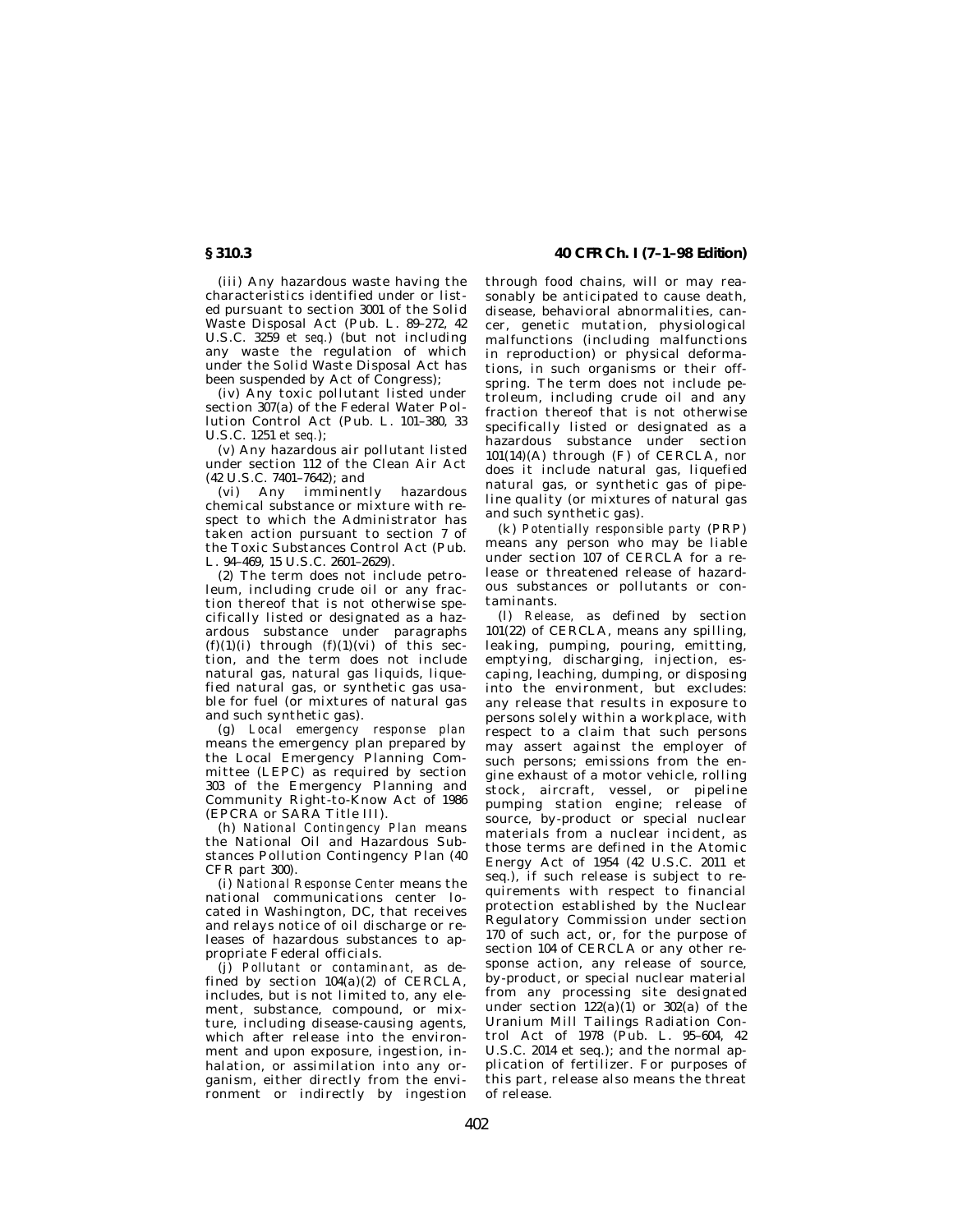### **Environmental Protection Agency § 310.10**

(m) *Single response* means all of the concerted activities conducted in response to a single episode, incident, or threat causing or contributing to a release or threatened release of hazardous substances, or pollutants or contaminants.

### **§ 310.4 What abbreviations should I know?**

The following abbreviations appear in this part:

- CERCLA—The Comprehensive Environmental Response, Compensation, and Liability Act of 1980 (Pub. L. 96–510, 42 U.S.C. 9601–9675), as amended by the Superfund Amendments and Reauthorization Act of 1986, also known as Superfund.
- EPA or the Agency—Environmental Protection Agency.
- EPCRA—Emergency Planning and Community Right-to-Know Act of 1986 (Pub. L. 99– 499, 42 U.S.C. 11000-11050).
- LEPC—Local Emergency Planning Committee.
- NCP—National Oil and Hazardous Substances Pollution Contingency Plan also known as the National Contingency Plan (40 CFR part 300).
- NRC—National Response Center.
- OMB—Office of Management and Budget.
- PRP—Potentially Responsible Party.
- SARA—The Superfund Amendments and Reauthorization Act of 1986 (Pub. L. 99–499, 42 U.S.C. 9601).

SERC—State Emergency Response Commission.

USCG—U.S. Coast Guard.

### **Subpart B—Provisions**

WHO CAN BE REIMBURSED?

#### **§ 310.5 Am I eligible for reimbursement?**

If you are the governing body of a county, parish, municipality, city, town, township, federally-recognized Indian tribe or general purpose unit of local government, you are eligible for reimbursement. This does not include special purpose districts.

#### **§ 310.6 Are states eligible?**

States are NOT eligible for reimbursement under this part, and states may NOT request reimbursement on behalf of their local governments.

#### **§ 310.7 Can more than one local agency or government be reimbursed for response to the same incident?**

No. EPA will accept only one reimbursement request for a single response. A single response includes all of the temporary emergency measures that ALL local governments or agencies conduct in response to a single hazardous substance release. If more than one local government or agency responds, you must decide among yourselves who will request reimbursement on behalf of all.

WHAT CAN BE REIMBURSED?

#### **§ 310.8 Can EPA reimburse the entire cost of my response?**

Possibly not. EPA can only reimburse you for temporary emergency measures you take in response to releases of hazardous substances, pollutants, or contaminants. The statute allows reimbursement for only certain costs, and by statute, the total amount of the reimbursement may not exceed \$25,000 for a single response.

#### **§ 310.9 If more than one local agency or government is involved, can each receive up to \$25,000?**

No. The maximum amount EPA can reimburse is \$25,000 for a single response, which includes all activities by ALL local responders. If the costs incurred by multiple local governments or agencies exceed \$25,000, you must decide among yourselves how the total reimbursement will be divided.

### **§ 310.10 What are temporary emergency measures?**

(a) Temporary emergency measures are actions taken to control or eliminate immediate threats to human health and the environment.

(b) Examples of temporary emergency measures are:

(1) Site security;

(2) Controlling the source of contamination;

(3) Containing the release to prevent spreading;

(4) Neutralizing or treating pollutants released; and

(5) Controlling contaminated runoff.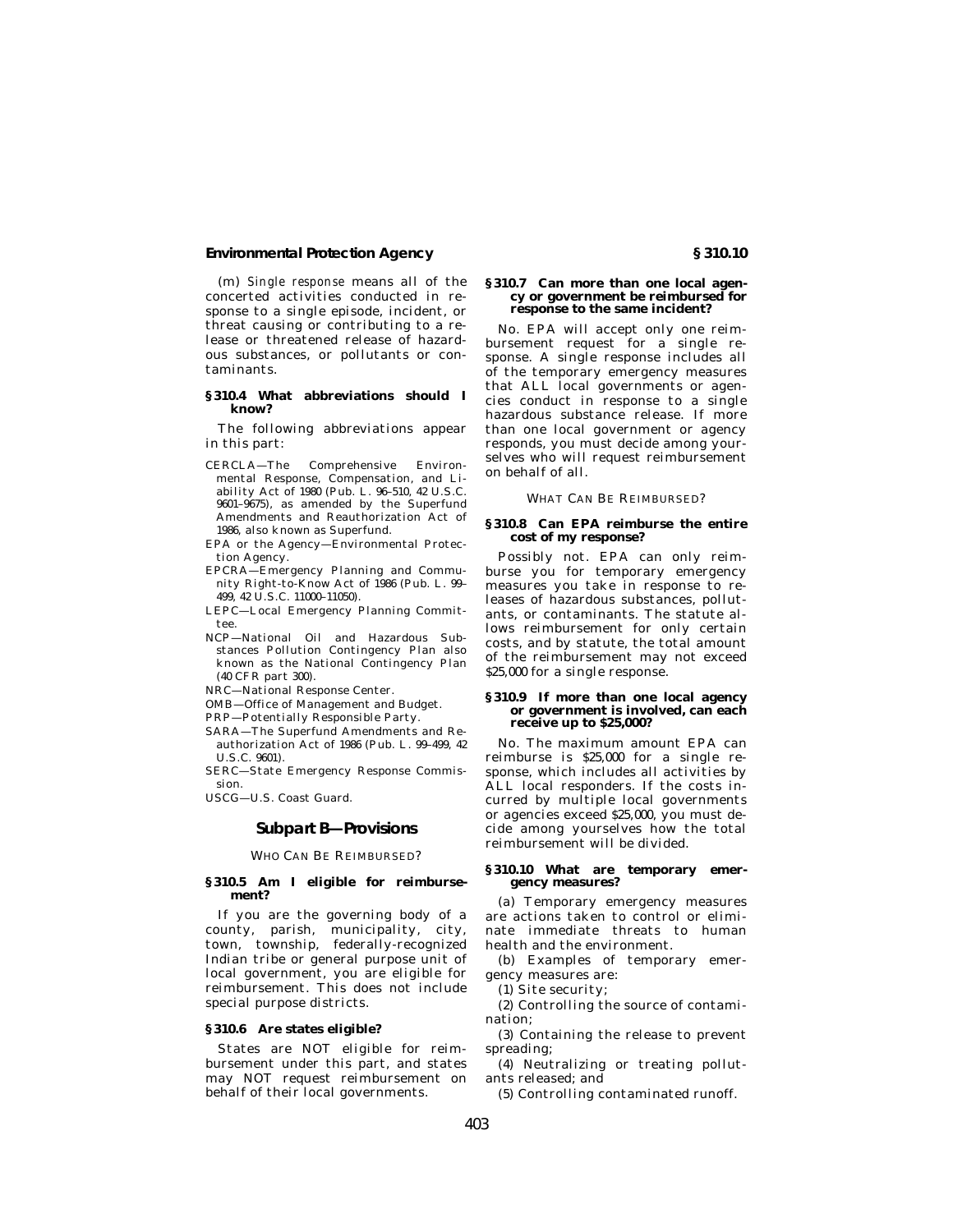**§ 310.11 40 CFR Ch. I (7–1–98 Edition)**

#### **§ 310.11 What costs are allowable?**

(a) Reimbursement under this part does NOT supplant funds you normally provide for emergency response. Allowable costs are only those necessary for you to respond effectively to a specific incident that is beyond what you might normally respond to.

(b) Examples of allowable costs are:

(1) Disposable materials and supplies you acquired and used to respond to the specific incident;

(2) Payment of unbudgeted wages for employees responding to the specific incident (for example, overtime pay for response personnel);

(3) Rental or leasing of equipment you used to respond to the specific incident (for example, protective equipment or clothing, scientific and technical equipment) (Note: rental costs are only allowable for the duration of your response; once you complete the response to the specific incident, further rental costs are NOT allowable);

(4) Replacement costs for equipment you own that is contaminated or damaged beyond reuse or repair, if you can demonstrate that the equipment is a total loss and that the loss occurred during the response (for example, selfcontained breathing apparatus irretrievably contaminated during the response);

(5) Decontamination of equipment contaminated during the response;

(6) Special technical services specifically required for the response (for example, costs associated with the time and efforts of technical experts/specialists that are not on your staff);

(7) Other special services specifically required for the response (for example, utilities);

(8) Laboratory costs of analyzing samples that you took during the response;

(9) Evacuation costs associated with the services, supplies, and equipment that you procured for a specific evacuation; and

(10) Containerization or packaging cost and transportation and disposal of hazardous wastes.

(c) To be allowable, costs must:

(1) NOT be higher than what a careful person would spend for similar products or services in your area; and

(2) Be consistent with CERCLA and the federal cost principles outlined in OMB Circular A–87, ''Cost Principles for State and Local Governments.'' (Copies of the circular are available from the Office of Administration, Publications Office, New Executive Office Building, 725 17th Street, NW., Room 2200, Washington, DC 20503.)

(d) EPA will make final determinations on whether your costs are reasonable.

# **§ 310.12 What costs are NOT allow-able?**

(a) Costs that are NOT allowable are expenditures you incur in providing what are traditionally local services and responsibilities. Examples include:

(1) Routine firefighting; (2) Preparing contingency plans;

(3) Training; and

(4) Response drills and exercises.

(b) Costs that are NOT allowable also include items such as supplies, equipment, and services that you routinely purchase to maintain your ability to respond effectively to hazardous releases when they occur. Examples of other costs that are NOT allowable are:

(1) Purchase or routine maintenance of durable equipment expected to last one year or more, except when contaminated or damaged as described in  $§310.11(b)(4)$  and  $(b)(\overline{5})$ ;

(2) Materials and supplies you did NOT purchase specifically for the response;

(3) Rental costs for equipment that you own or that another unit of local government owns;

(4) Employee fringe benefits;

(5) Administrative costs for filing reimbursement applications;

(6) Employee out-of-pocket expenses normally provided for in your operating budget (for example, meals or fuel);

(7) Legal expenses you may incur due to response activities, including efforts to recover costs from PRPs; and

(8) Medical expenses you incur due to response activities.

### HOW TO GET REIMBURSED

### **§ 310.13 Do I need to notify anyone while the response is underway?**

No. You should notify EPA, the National Response Center, or use another established response communication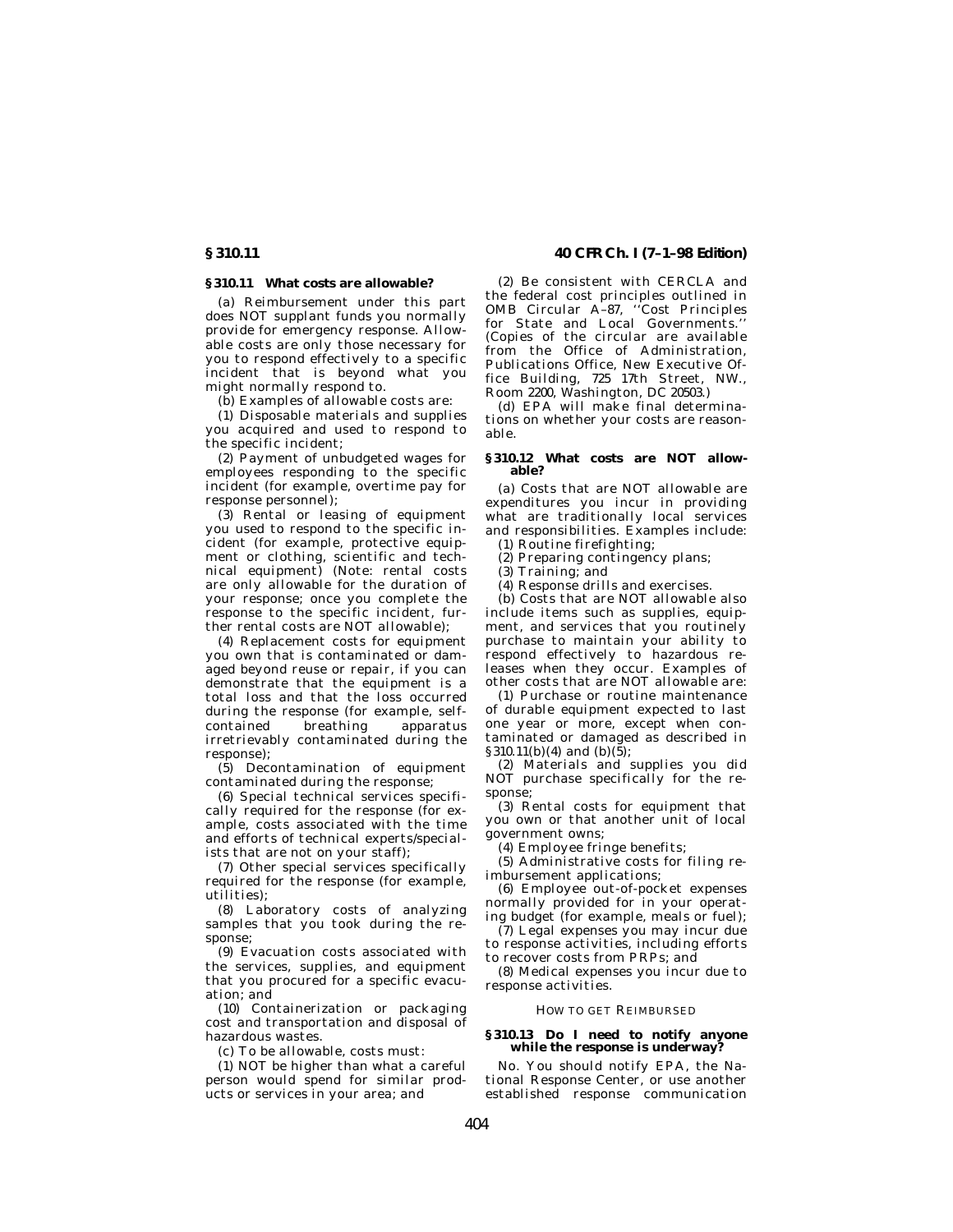### **Environmental Protection Agency § 310.17**

channel, but it is not a requirement for reimbursement. Telephone numbers for EPA regional offices and the NRC are in Appendix II to this part.

#### **§ 310.14 Must I try to recover my costs from those potentially responsible for the emergency?**

Yes. Before applying for reimbursement from EPA, you must try to recover your costs from all known potentially responsible parties (PRPs). After you ask them for payment, you should give PRPs 60 days either to pay you, express their intent to pay you, or indicate willingness to negotiate. You must also try to get reimbursed by other sources (for example, your insurance company or your state). If you are not successful, you must certify on your reimbursement application that you made a good-faith, reasonable effort to recover your costs from other sources before applying to EPA. If you recover any portion of the costs from these sources after you receive reimbursement from us, you must return the recovered amount to EPA.

#### **§ 310.15 How do I apply for reimbursement?**

(a) You must apply for reimbursement on EPA Form 9310–1, shown in Appendix III to this part.

(b) You must submit your request within one year of the date you complete the response for which you request reimbursement. If you submit your application late, you must include an explanation for the delay. We will consider late applications on a case-bycase basis.

(c) Your application must be signed by the highest ranking official of your local government (for example, mayor or county executive), or you must include a letter of delegation authorizing a delegate to act on his or her behalf.

(d) Mail your completed application and supporting data to the LGR Project Officer, (5204–G), Office of Emergency and Remedial Response, Environmental Protection Agency, 401 M Street SW, Washington DC 20460.

#### **§ 310.16 What kind of cost documentation is necessary?**

Cost documentation must be adequate for an audit. At a minimum, you must:

(a) Include a description of the temporary emergency measures for which you request reimbursement;

(b) Specify the local agency that incurred the cost, (such as, the Town Fire Department, the County Health Department, or the City Department of Public Works);

(c) Include invoices, sales receipts, rental or leasing agreements, or other proof of costs you incurred; and

(d) Certify that all costs are accurate and that you incurred them specifically for the response for which you are requesting reimbursement.

#### **§ 310.17 Are there any other requirements?**

(a) You must certify that reimbursement under this regulation does not supplant local funds that you normally provide for emergency response. This means that the reimbursement you request is for costs you would not normally incur; rather, they are for significant, unanticipated costs related to a specific incident beyond what you normally respond to.

(b) You must also certify that your response actions are not in conflict with CERCLA, the National Contingency Plan (NCP), and the local emergency response plan prepared by your Local Emergency Planning Committee, if there is one. If you need help with this requirement, contact the LGR Help line (800–431–9209) or your EPA regional office.

(c) You, as a local government, should be included in the local emergency response plan completed by your LEPC, as section 303(a) of EPCRA requires. This does not apply if your State Emergency Response Commission (SERC) has not established an LEPC responsible for the emergency planning district(s) that encompasses your geographic boundaries.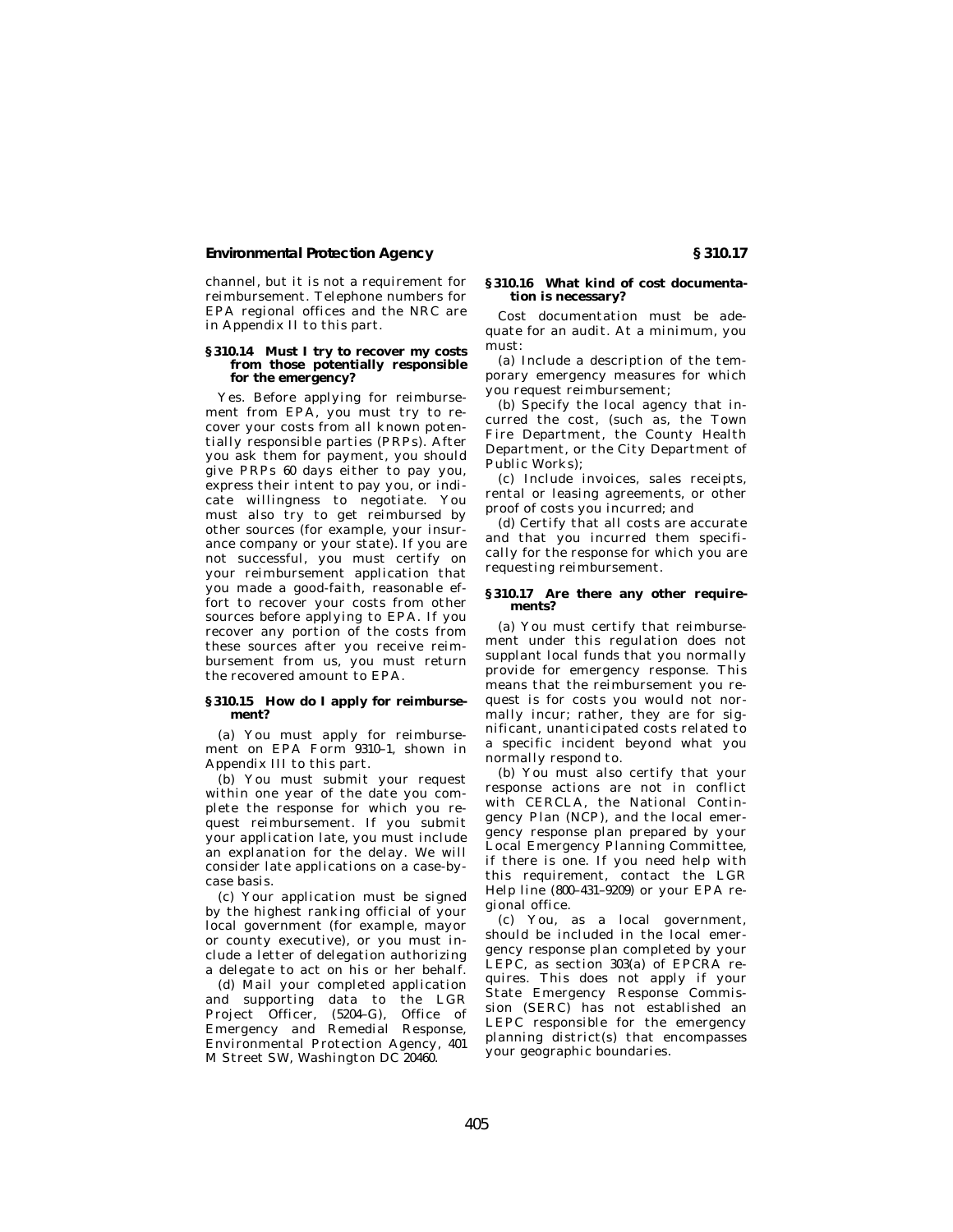### **§ 310.18 How will EPA evaluate my application?**

(a) When we receive your application, we will make sure it meets all requirements of this section. If your request is incomplete or has significant defects, we will contact you for additional information. You should provide any additional information within 90 days. If you don't provide requested information within a year, we may deny your application.

(b) If your application meets all requirements, we will consider whether the costs claimed are allowable and reasonable. We will then send you written notification of our decision to award or deny reimbursement in full or in part.

#### **§ 310.19 Under what conditions would EPA deny my request?**

We may deny your reimbursement request in full or in part if:

(a) Your records, documents, or other evidence are not maintained according to generally accepted accounting principles and practices consistently applied;

(b) The costs you claim are NOT reasonable or allowable, that is, they are higher than what a careful person would spend for similar products or services in your area; or

(c) You do not supply additional information within one year from when we request it; and

(d) Reimbursement would be inconsistent with CERCLA section 123, or the regulations in this part.

#### **§ 310.20 What are my options if EPA denies my request?**

If we deny your request because you failed to meet a requirement in this regulation, you may request, in writing, that EPA grant an exception. You may also file a request for an exception with your initial application. In your request for an exception, you must state the requirement you cannot comply with and the reasons why EPA should grant an exception. We will grant exceptions only if you establish good cause for the exception and if granting the exception would be consistent with section 123 of CERCLA.

#### **§ 310.21 How does EPA resolve disputes?**

(a) The EPA reimbursement official's decision is final EPA action unless you file a request for review by registered or certified mail within 60 calendar days of the date you receive our decision. Send your request for review to the address given in §310.15(d).

(b) You must file your request for review with the disputes decision official identified in the final written decision.

(c) Your request for review must include:

(1) A statement of the amount you dispute;

(2) A description of the issues involved;

(3) A statement of your objection to the final decision; and

(4) Any additional information relevant to your objection to EPA's decision.

(d) After filing for review:

(1) You may request an informal conference with the EPA disputes decision official;

(2) You may be represented by counsel and may submit documentary evidence and briefs to be included in a written record; and

(3) You will receive a written decision by the disputes decision official within 45 days after we receive your final submission of information unless the official extends this period for good cause.

OTHER THINGS YOU NEED TO KNOW

#### **§ 310.22 What records must I keep?**

(a) If you receive reimbursement under the regulations in this part, for three years you must keep all cost documentation and any other records related to your application. You must also provide EPA access to those records if we need them.

(b) After three years from the date of your reimbursement, if we have NOT begun a cost recovery action against a potentially responsible party, you may dispose of the records. You must notify EPA of your intent to dispose of the records 60 days before you do so, and allow us to take possession of these records beforehand.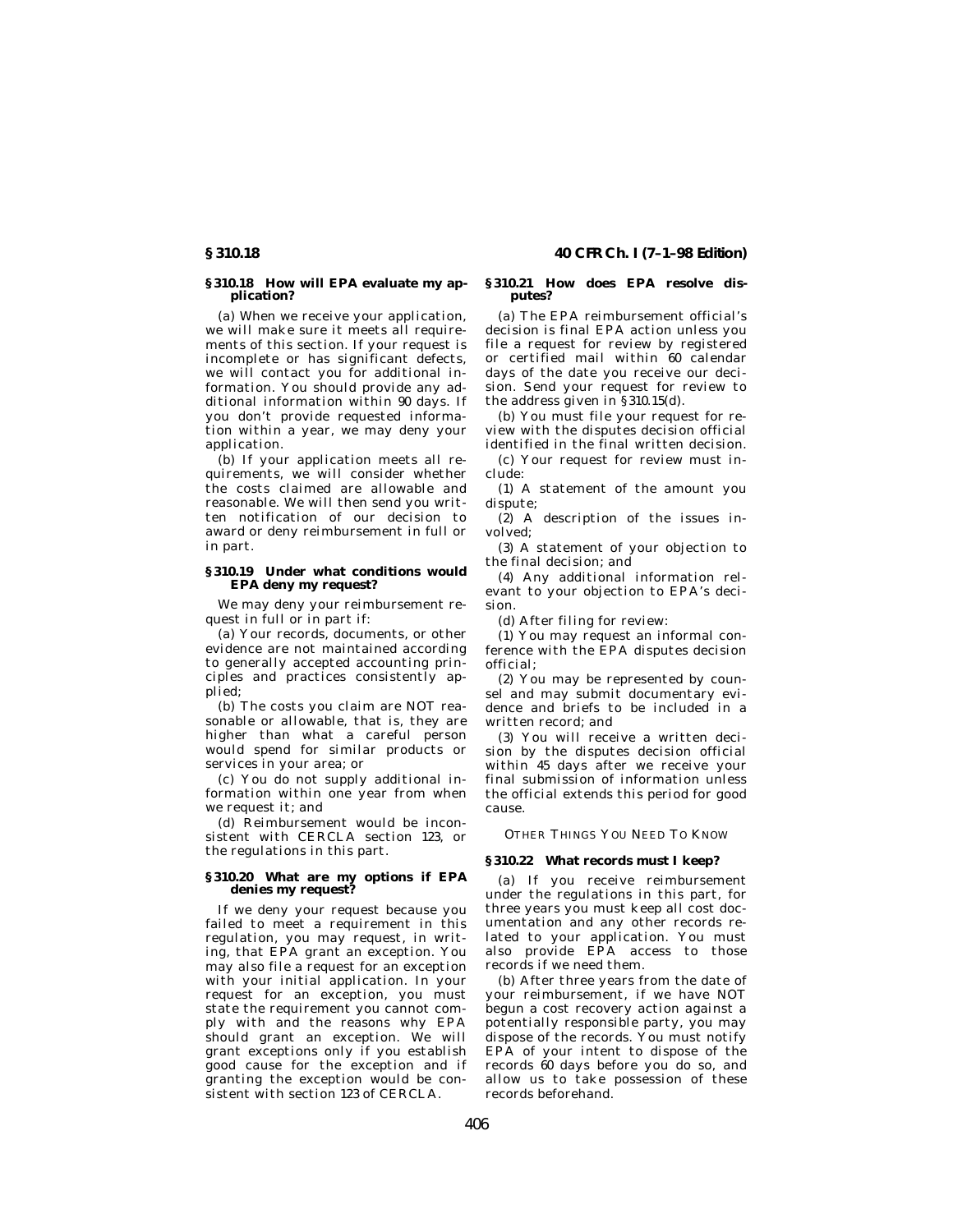### **Environmental Protection Agency Pt. 310, App. I**

#### **§ 310.23 How will EPA rank approved requests?**

(a) If necessary, EPA will rank approved reimbursement requests according to the financial burden the response costs impose on the local governments. We will estimate your financial burden by calculating the ratio of your allowable response costs to your annual per capita income adjusted for population. We will make adjustments for population so that a large city with a low per capita income will not necessarily receive a higher rank than a small town with a slightly higher per capita income. We will also consider other relevant financial information you may supply.

(b) We will use the per capita income and population statistics published by the U.S. Department of Commerce, Bureau of the Census, in Current Population Reports, Local Population Estimates, Series P–26, ''1988 Population and 1987 Per Capita Income Estimates for Counties and Incorporated Places,'' Vols. 88–S–SC, 88–ENC–SC, 88–NE–SC, 88–W–SC, 88–WNC–SC, March 1990. The Director of the Federal Register has approved this incorporation by reference in accordance with 5 U.S.C. 552(a) and 1 CFR Part 51. Copies are available from the Bureau of the Census, Office of Public Affairs, Department of Commerce, Constitution Avenue, NE., Washington, DC 20230 (1–202– 763–4040). You may review a copy at the U.S. Environmental Protection Agency, 401 M Street, SW., Washington, DC 20460 or at the Office of the Federal Register, 800 N. Capitol Street, NW., 7th Floor, Suite 700, Washington, DC.

(c) Larger ratios receive a higher rank. We will reimburse requests with the highest ranks first. Once we rank your request, we will either:

(1) Reimburse the request; or

(2) Hold the request for reconsideration once additional funding is available.

(d) The EPA reimbursement official will give you a written decision on whether the request will be reimbursed or held for future reconsideration.

#### **§ 310.24 What happens if I provide incorrect or false information?**

(a) You must not knowingly or recklessly make any statement or provide any information in your reimbursement application that is false, misleading, misrepresented, or misstated. If you do provide incorrect or false information, and EPA relies on that information in making a reimbursement decision, we may deny your application and withdraw or recover the full amount of your award. In such a case, we would give you written notice of our intentions.

(b) If you, as a reimbursement applicant or someone providing information to the applicant, knowingly give any false statement or claim as part of any application for reimbursement under section 123 of CERCLA, you may be subject to criminal, civil, or administrative liability under the False Statement Act (Pub. L. 97–398, 18 U.S.C. 1001) the False Claims Act (Pub. L. 99–562, 31 U.S.C. 3729), and the Program Fraud and Civil Remedies Act (Pub. L. 99–509, 31 U.S.C. 3801).

#### APPENDICES TO PART 310

#### APPENDIX I TO PART 310—FREQUENTLY ASKED QUESTIONS

(1) Can I be reimbursed for hazmat team salaries?

Generally, no; only unbudgeted overtime and/or extra time can be considered for reimbursement. (§310.11(b)(2))

(2) Will I be reimbursed for the cost of a destroyed fire truck?

Up to \$25,000 of the cost of a lost fire truck can be considered an allowable cost and therefore, reimbursable. However, if the local government has insurance covering such losses, then we would not reimburse you for a destroyed fire truck. (§§ 310.11(b)(4)  $2$ nd 310.14)

(3) If I have a release in an elementary school, can the school district apply for reimbursement?

No, for purposes of the regulation in this part, a school district is considered a special purpose district of local government and therefore not eligible for reimbursement. The county or city where the incident happened may apply for reimbursement on behalf of the school district. (§§ 310.03(e) and 310.05)

(4) Why are incidents that involve a release

of petroleum not eligible? Because this program is authorized under CERCLA, and petroleum is excluded under CERCLA, we can't reimburse you for response to releases involving only petroleum. If, however, some hazardous substances are also involved, your incident may be reimbursed. (§310.03(f))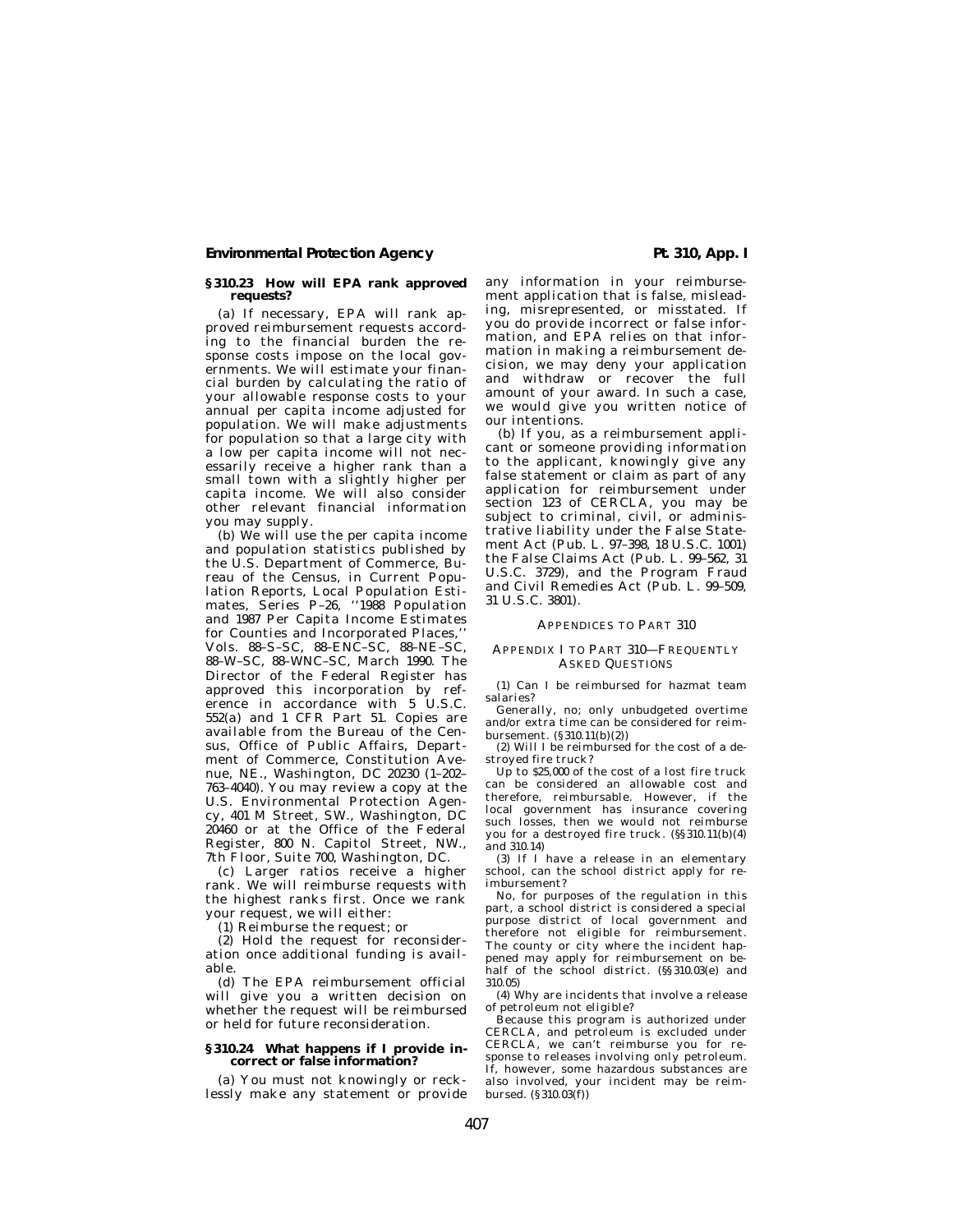(5) Can I be reimbursed for laying water lines to a community whose drinking water is affected by a release?

No, laying water lines doesn't fall within the definition of temporary emergency measures. Providing bottled water on a temporary emergency basis is reimbursable. (§310.10(a))

(6) What if EPA gets too many applications in one year?

In the beginning of the program, there was a statutory limitation on the amount of the Superfund that could be used for reimbursements. That limitation was approximately \$1,000,000. The limitation has expired, and EPA has only reimbursed slightly over \$1,000,000 in ten years. There has not been a year where we received too many applications.

(7) If I incur significant costs trying to recover from the PRP, can I be reimbursed by EPA for those costs?

No, legal expenses are not allowable costs.  $(\S 310.12(\bar{b})(7))$ .

(8) Can I add attachments to the Application Form?

Yes, attach any additional information that you feel is necessary. EPA will review all the information that you send.

(9) Do I have to notify EPA before I send an application in, or before I take a response action?

No, you aren't required to notify EPA in either case. We do suggest that you call the National Response Center to report the hazardous substance release, or if you use other response reporting channels, use them. If you need some help before submitting your application, we do suggest you call the LGR Help line (800–431–9209).

### **Pt. 310, App. II 40 CFR Ch. I (7–1–98 Edition)**

(10) If two incidents happen in my town, within hours of each other, do I have to submit two separate applications?

You aren't required to submit separate applications in this case, but if your total response costs are more than \$25,000, it may be in your interest to submit separate applications for each single response. (§ 310.9)

APPENDIX—II TO PART 310—EPA REGIONS AND NRC TELEPHONE LINES

| National Response Cen-    |                |
|---------------------------|----------------|
| ter                       | (800) 424-8802 |
| <b>EPA Regional Phone</b> |                |
| Numbers:                  |                |
| Region I (ME, NH, VT,     |                |
| MA, RI, CT)               | (617) 223-7265 |
| Region II (NJ, NY, PR,    |                |
| VI)                       | (908) 548-8730 |
| Region III (PA, DE,       |                |
| MD, DC, VA, WV)           | (215) 597-9898 |
| Region IV (NC, SC,        |                |
| TN, MS, AL, GA, FL,       |                |
| KY)                       | (404) 347-4062 |
| Region V (OH, IN, IL,     |                |
| WI, MN, MI)               | (312) 353-2318 |
| Region VI (AR, LA, TX,    |                |
| OK, NM)                   | (215) 655-2222 |
| Region VII (IA, MO,       |                |
| KS, NE)                   | (913) 236-3778 |
| Region VIII (CO, UT,      |                |
| WY, MT, ND, SD)           | (303) 293-1788 |
| Region IX (AZ, CA,        |                |
| NV, AS, HI, GU, TT)       | (415) 744-2000 |
| Region X (ID, OR, WA,     |                |
| AK)                       | (206) 553-1263 |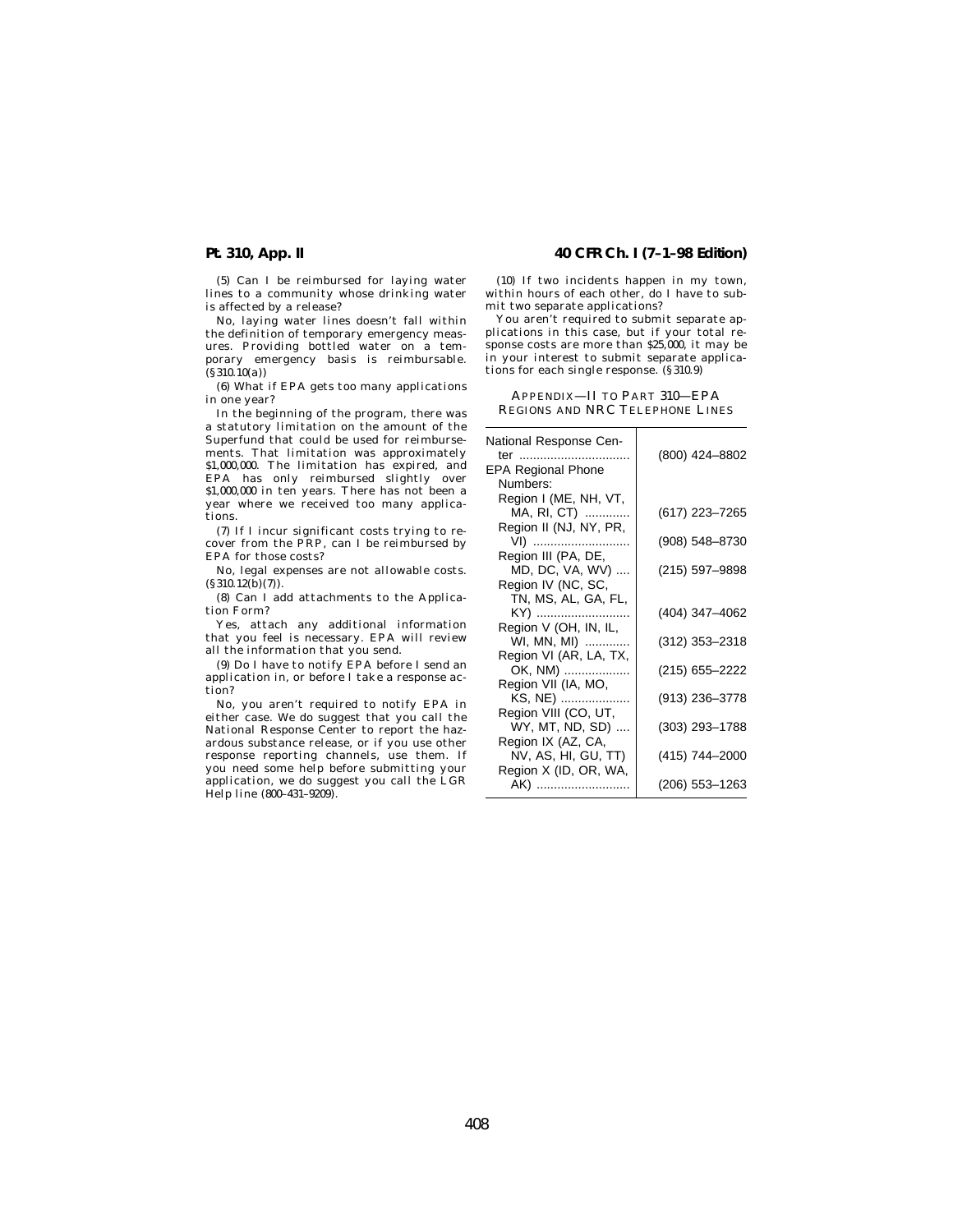# **Environmental Protection Agency Pt. 310, App. III**

APPENDIX—III TO PART 310—FORM: APPLICATION FOR REIMBURSEMENT TO LOCAL GOVERNMENTS FOR EMERGENCY RESPONSE TO HAZARDOUS SUBSTANCE RELEASE UNDER CERCLA SEC. 123

EPA Form 9310-1, Application for Reimbursement to Local Governments

|                                                                                                                         |                                               |                                                   | Please type or print all Information                                                                         |                                                                                                                     |
|-------------------------------------------------------------------------------------------------------------------------|-----------------------------------------------|---------------------------------------------------|--------------------------------------------------------------------------------------------------------------|---------------------------------------------------------------------------------------------------------------------|
|                                                                                                                         | United States Environmental Protection Agency | Washington, D.C. 20460<br>to Local Government for | Application for Reimbursement<br>Emergency Response to Hazardous<br>Substance Releases Under CERELA Sec. 123 | Form Approved<br>OMB No 2050-0077<br>Approved expires                                                               |
| 1. Local government Identification                                                                                      |                                               |                                                   |                                                                                                              |                                                                                                                     |
| a. Name of Local government                                                                                             |                                               |                                                   | b. Contact Name and Telephone Number                                                                         |                                                                                                                     |
| c. Official Address                                                                                                     |                                               |                                                   | d. Date of Application                                                                                       |                                                                                                                     |
| 2. Release Description                                                                                                  |                                               |                                                   |                                                                                                              |                                                                                                                     |
| a. Date and Time of Occurrence or Discovery                                                                             |                                               | b. Location                                       |                                                                                                              |                                                                                                                     |
| C. Source or Cause of Release                                                                                           |                                               |                                                   |                                                                                                              |                                                                                                                     |
| d. Hazardous Substances Raleased and Quantity (Petroleum, crude oil, or any unspecified fractions thereof are excluded) |                                               |                                                   |                                                                                                              |                                                                                                                     |
| e. Threats to human health and Environmental                                                                            |                                               |                                                   |                                                                                                              |                                                                                                                     |
| f. Attach any additional material pertinent to the release                                                              |                                               |                                                   |                                                                                                              |                                                                                                                     |
| 3. Response Description                                                                                                 |                                               |                                                   |                                                                                                              |                                                                                                                     |
| a. Date and Time of HazMat<br>Response Initiation                                                                       |                                               | b. Was anyone notified of the response?           |                                                                                                              |                                                                                                                     |
|                                                                                                                         | EPA                                           | lver                                              | OTHER                                                                                                        |                                                                                                                     |
| c. EPA Region                                                                                                           |                                               | d. Date and Time Contact Made                     |                                                                                                              | e. Date of Response completion<br>(Local government has received all<br>data, reports, and charges for<br>response) |
| f. Jurisdiction in Which<br>Response Occurred                                                                           |                                               |                                                   | III Emergency Response Plan?                                                                                 | g. Is your local government a participant in the Title                                                              |
|                                                                                                                         |                                               |                                                   | (Check one )                                                                                                 | lмo<br>Yes                                                                                                          |
| h. Responding Agencies and Jurisdictions                                                                                |                                               |                                                   |                                                                                                              |                                                                                                                     |
|                                                                                                                         |                                               |                                                   |                                                                                                              |                                                                                                                     |
|                                                                                                                         |                                               |                                                   |                                                                                                              |                                                                                                                     |
|                                                                                                                         |                                               |                                                   |                                                                                                              |                                                                                                                     |
|                                                                                                                         |                                               |                                                   |                                                                                                              |                                                                                                                     |

**EPA Form 9310-1**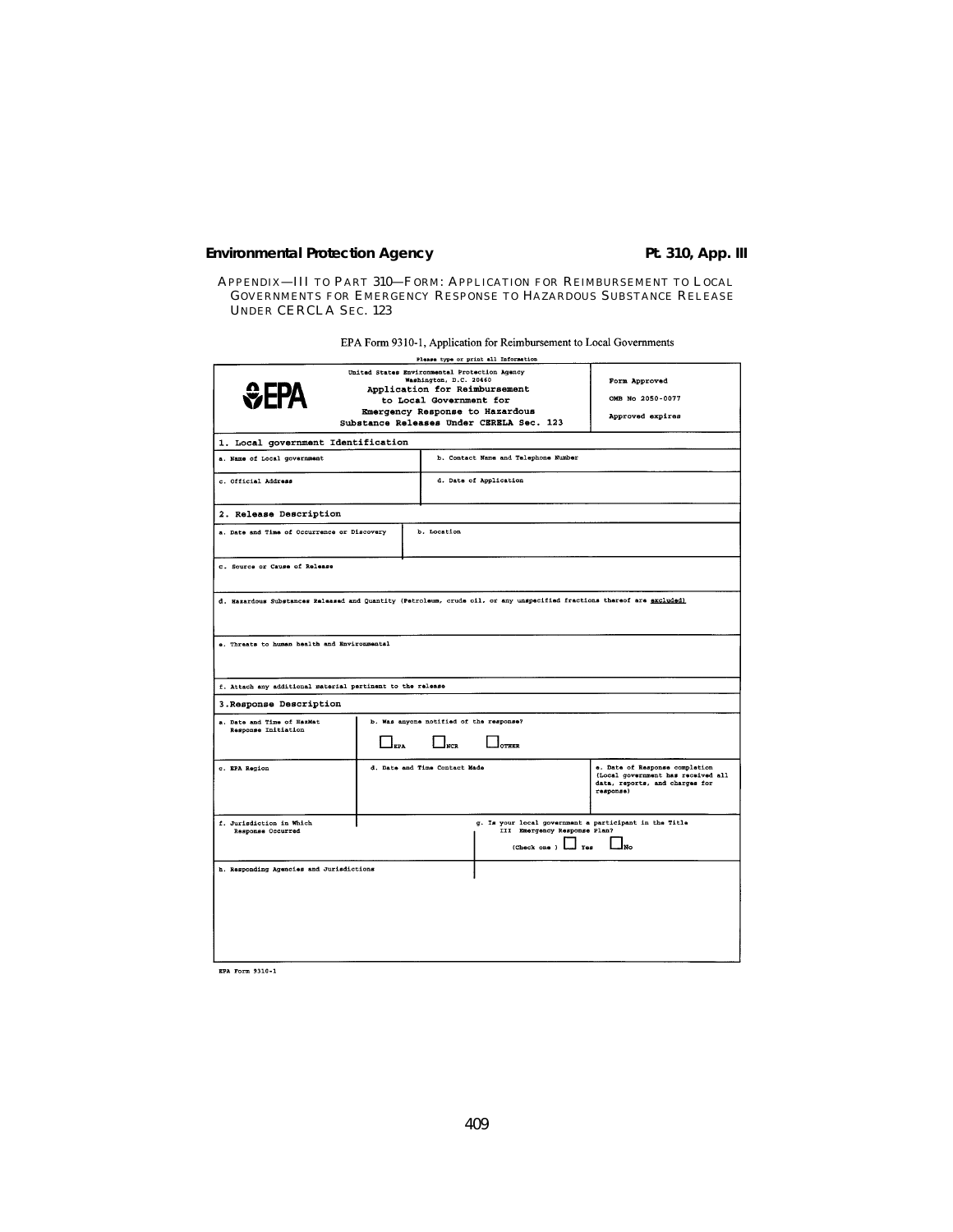# **Pt. 310, App. III 40 CFR Ch. I (7–1–98 Edition)**

| i. Summary of Response Actions                                                                                                                                                                                                                                                                                                                                                                                                                                                                                                                                                                                                                                                                                             |                                                                                                                                                                                                                                                                                                                                                               |  |  |
|----------------------------------------------------------------------------------------------------------------------------------------------------------------------------------------------------------------------------------------------------------------------------------------------------------------------------------------------------------------------------------------------------------------------------------------------------------------------------------------------------------------------------------------------------------------------------------------------------------------------------------------------------------------------------------------------------------------------------|---------------------------------------------------------------------------------------------------------------------------------------------------------------------------------------------------------------------------------------------------------------------------------------------------------------------------------------------------------------|--|--|
|                                                                                                                                                                                                                                                                                                                                                                                                                                                                                                                                                                                                                                                                                                                            |                                                                                                                                                                                                                                                                                                                                                               |  |  |
|                                                                                                                                                                                                                                                                                                                                                                                                                                                                                                                                                                                                                                                                                                                            |                                                                                                                                                                                                                                                                                                                                                               |  |  |
|                                                                                                                                                                                                                                                                                                                                                                                                                                                                                                                                                                                                                                                                                                                            |                                                                                                                                                                                                                                                                                                                                                               |  |  |
|                                                                                                                                                                                                                                                                                                                                                                                                                                                                                                                                                                                                                                                                                                                            |                                                                                                                                                                                                                                                                                                                                                               |  |  |
|                                                                                                                                                                                                                                                                                                                                                                                                                                                                                                                                                                                                                                                                                                                            |                                                                                                                                                                                                                                                                                                                                                               |  |  |
|                                                                                                                                                                                                                                                                                                                                                                                                                                                                                                                                                                                                                                                                                                                            |                                                                                                                                                                                                                                                                                                                                                               |  |  |
| i. Temporary Measures for Which Reimbursement is Sought                                                                                                                                                                                                                                                                                                                                                                                                                                                                                                                                                                                                                                                                    |                                                                                                                                                                                                                                                                                                                                                               |  |  |
|                                                                                                                                                                                                                                                                                                                                                                                                                                                                                                                                                                                                                                                                                                                            |                                                                                                                                                                                                                                                                                                                                                               |  |  |
|                                                                                                                                                                                                                                                                                                                                                                                                                                                                                                                                                                                                                                                                                                                            |                                                                                                                                                                                                                                                                                                                                                               |  |  |
|                                                                                                                                                                                                                                                                                                                                                                                                                                                                                                                                                                                                                                                                                                                            |                                                                                                                                                                                                                                                                                                                                                               |  |  |
|                                                                                                                                                                                                                                                                                                                                                                                                                                                                                                                                                                                                                                                                                                                            |                                                                                                                                                                                                                                                                                                                                                               |  |  |
|                                                                                                                                                                                                                                                                                                                                                                                                                                                                                                                                                                                                                                                                                                                            |                                                                                                                                                                                                                                                                                                                                                               |  |  |
|                                                                                                                                                                                                                                                                                                                                                                                                                                                                                                                                                                                                                                                                                                                            |                                                                                                                                                                                                                                                                                                                                                               |  |  |
| 4. Cost Information                                                                                                                                                                                                                                                                                                                                                                                                                                                                                                                                                                                                                                                                                                        |                                                                                                                                                                                                                                                                                                                                                               |  |  |
| a. Total Response Cost                                                                                                                                                                                                                                                                                                                                                                                                                                                                                                                                                                                                                                                                                                     | b. Total Reimbursement Requested                                                                                                                                                                                                                                                                                                                              |  |  |
| \$                                                                                                                                                                                                                                                                                                                                                                                                                                                                                                                                                                                                                                                                                                                         | \$                                                                                                                                                                                                                                                                                                                                                            |  |  |
| c. Complete and Attach Table 1, "Detailed Cost Breakdown"                                                                                                                                                                                                                                                                                                                                                                                                                                                                                                                                                                                                                                                                  |                                                                                                                                                                                                                                                                                                                                                               |  |  |
| d. Complete and Attach Table 2, "Cost Recovery Summary"                                                                                                                                                                                                                                                                                                                                                                                                                                                                                                                                                                                                                                                                    |                                                                                                                                                                                                                                                                                                                                                               |  |  |
| e. Attach Other Pertinent Financial Information                                                                                                                                                                                                                                                                                                                                                                                                                                                                                                                                                                                                                                                                            |                                                                                                                                                                                                                                                                                                                                                               |  |  |
| 5. Certification and Authorization (To be completed by highest ranking official of applying local government.)                                                                                                                                                                                                                                                                                                                                                                                                                                                                                                                                                                                                             |                                                                                                                                                                                                                                                                                                                                                               |  |  |
| I hereby certify that:                                                                                                                                                                                                                                                                                                                                                                                                                                                                                                                                                                                                                                                                                                     |                                                                                                                                                                                                                                                                                                                                                               |  |  |
| 1) All costs are accurate and were incurred specifically for the response for which reimbursement is being requested.<br>2) Reimbursement for costs incurred for response activities does not supplant local funds normally provided for response                                                                                                                                                                                                                                                                                                                                                                                                                                                                          |                                                                                                                                                                                                                                                                                                                                                               |  |  |
| 3) Cost recovery was pursued as presented in the attached Table 2: and<br>4) Reimbursement funds for which costs are later recovered will be returned to EPA                                                                                                                                                                                                                                                                                                                                                                                                                                                                                                                                                               |                                                                                                                                                                                                                                                                                                                                                               |  |  |
| I further certify that I am authorized to request this reimbursement and to receive funds from the Federal Government.                                                                                                                                                                                                                                                                                                                                                                                                                                                                                                                                                                                                     |                                                                                                                                                                                                                                                                                                                                                               |  |  |
| Printed or Typed Name of Highest Ranking Local Government<br>Official or Authorized Representative                                                                                                                                                                                                                                                                                                                                                                                                                                                                                                                                                                                                                         | Signature of Highest Ranking Local Government Official or<br>Authorized Representative                                                                                                                                                                                                                                                                        |  |  |
|                                                                                                                                                                                                                                                                                                                                                                                                                                                                                                                                                                                                                                                                                                                            |                                                                                                                                                                                                                                                                                                                                                               |  |  |
| Title                                                                                                                                                                                                                                                                                                                                                                                                                                                                                                                                                                                                                                                                                                                      | Date                                                                                                                                                                                                                                                                                                                                                          |  |  |
| Burden Statement:                                                                                                                                                                                                                                                                                                                                                                                                                                                                                                                                                                                                                                                                                                          |                                                                                                                                                                                                                                                                                                                                                               |  |  |
| compliance with the reimbursement requirements. This information collection is necessary to ensure proper use of the Superfund and appropriate distribution of reimbursement                                                                                                                                                                                                                                                                                                                                                                                                                                                                                                                                               | The Agency requires applicants for reimbursement to submit an application package that demonstrates consistency with program eligibility criteria and certifies<br>awards among applicants. EPA will receive and closely evaluate reimbursement requests in accordance with 40 CFR 310 to ensure that the most deserving cases receive awards.                |  |  |
| effort, or financial resources expended by persons to generate, maintain, retain, or disclose or provide information to or for a Federal agency. This includes the time needed to<br>review instructions; develop, acquire, install, and utilize technology and systems for the purposes of collecting, validating, and verifying information, processing and maintaining<br>information, and disclosing and providing information; adjust the existing ways to comply with any previously applicable instructions and requirements; train personnel to be able to<br>conduct or sponsor, and a person is not required to respond to, a collection of information unless it displays a currently valid OMB control number. | The public reporting and recordkeeping burden for this collection of information is estimated to average 9 hours per response annually. Burden means the total time,<br>respond to a collection of information; search data sources; complete and review the collection of information; and transmit or otherwise disclose the information. An agency may not |  |  |
| burden, including through the use of automated collection techniques to the Director, OPPE Regulatory Information Division, U.S. Environmental Protection Agency (2137), 401 M<br>St., S.W., Washington, D.C. 20460. Include the OMB control number in any correspondence. Do not send the completed form to this address.                                                                                                                                                                                                                                                                                                                                                                                                 | Send comments on the Agency's need for this information, the accuracy of the provided burden estimates, and any suggested methods for minimizing respondent                                                                                                                                                                                                   |  |  |
| <b>EPA Form 9310-1</b>                                                                                                                                                                                                                                                                                                                                                                                                                                                                                                                                                                                                                                                                                                     | Form 9310-1 is not considered complete unless it is signed by the highest<br>ranking official of the local government requesting reimbursement, or slgned by<br>the authorized representative indicated in an enclosed letter delegating signature<br>authority for this application process.                                                                 |  |  |

## ATTACHMENT 1 TO FORM 9310–1 COST ELEMENT CODES AND COMMENTS [Cost Element Codes for use in Table 1]

| Code | Cost category                | Cost element                                                                                                                                                                                                                                   | Comments                                                                                                                                                                                   |
|------|------------------------------|------------------------------------------------------------------------------------------------------------------------------------------------------------------------------------------------------------------------------------------------|--------------------------------------------------------------------------------------------------------------------------------------------------------------------------------------------|
|      | PC    Personnel Compensation | PC1: Overtime-for services excess<br>of the local agency's standard work<br>day or work week.<br>PC2: Experts and consultants-for<br>services rendered on a per diem or<br>fee basis or for services of an inter-<br>mittent, advisory nature. | Compensation of overtime costs in-<br>curred specifically for a response<br>will be considered only if overtime is<br>not otherwise provided for in the ap-<br>plicant's operating budget. |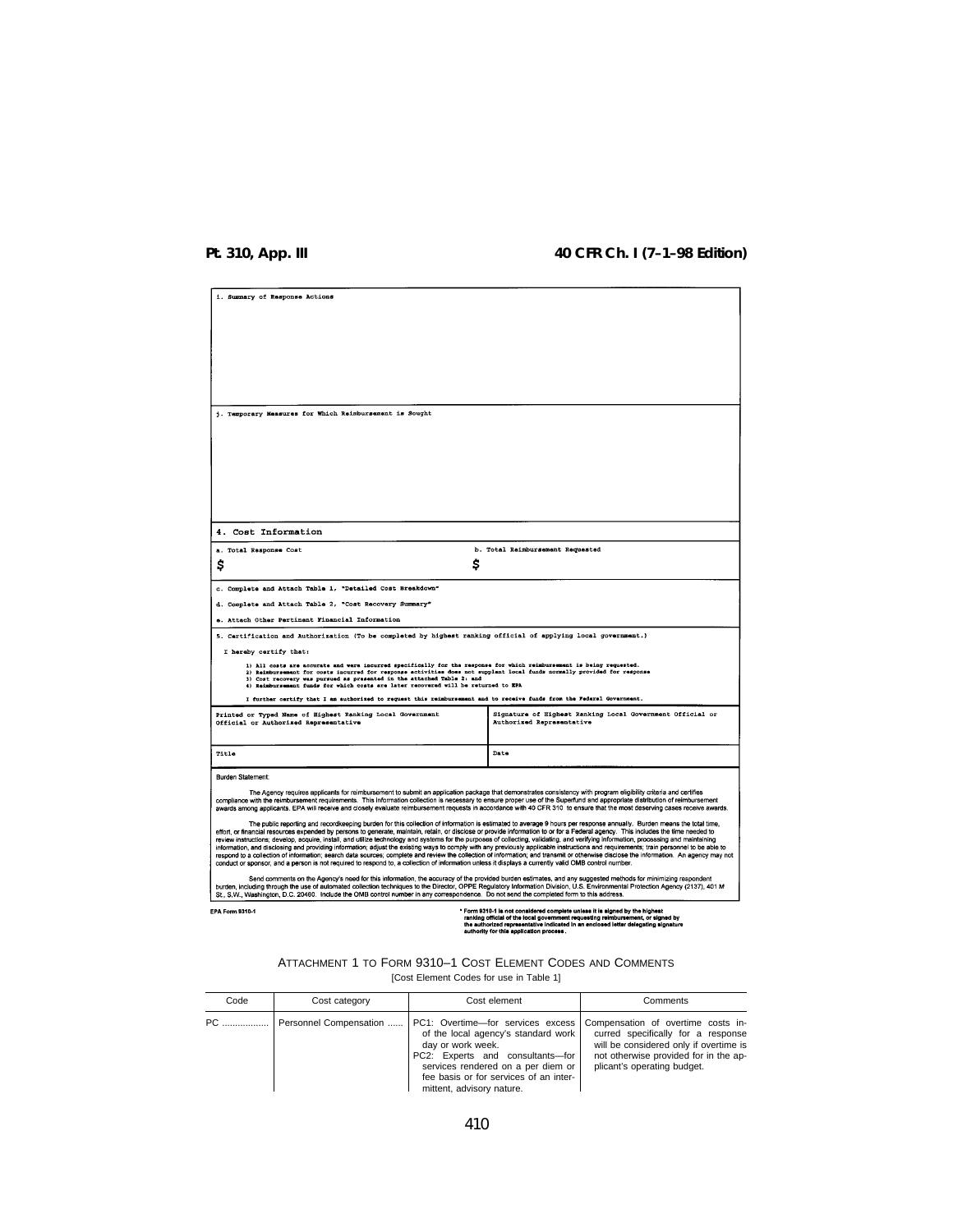# **Environmental Protection Agency Pt. 310, App. III**

| ATTACHMENT 1 TO FORM 9310-1 COST ELEMENT CODES AND COMMENTS-Continued |
|-----------------------------------------------------------------------|
| [Cost Element Codes for use in Table 1]                               |

| Code | Cost category              | Cost element                                                                                                                                                                                                                                                                                                                                  | Comments                                                                                                                                                                                                                                                                                                                  |
|------|----------------------------|-----------------------------------------------------------------------------------------------------------------------------------------------------------------------------------------------------------------------------------------------------------------------------------------------------------------------------------------------|---------------------------------------------------------------------------------------------------------------------------------------------------------------------------------------------------------------------------------------------------------------------------------------------------------------------------|
| TR   | Transportation             | TR1: Passenger vehicle rental-for<br>transportation of persons during<br>evacuation.<br>TR2: Nonpassenger vehicle rental-<br>for transportation of equipment or<br>supplies.                                                                                                                                                                  | Passenger and nonpassenger vehicle<br>rental costs will be considered for<br>private vehicles not owned or oper-<br>ated by the applicant or other unit of<br>local government.                                                                                                                                           |
|      |                            | RC1: Utilities-for power, water, elec-<br>tricity and other services exclusive<br>of transportation and communica-<br>tions.                                                                                                                                                                                                                  | Utility costs will be considered for pri-<br>vate utilities not owned or operated<br>by the applicant or other unit of<br>local government.                                                                                                                                                                               |
|      | Other Contractual Services | OS1: Contracts for technical or sci-<br>entific analysis-for tasks requiring<br>specialized hazardous sustance re-<br>sponse expertise.<br>OS2: Decontamination services-for<br>specialized cleaning or decon-<br>tamination procedures and supplies<br>to restore clothing, equipment or<br>other serviceable gear to normal<br>functioning. | May include such items as specialized<br>laboratory analyses and sampling.                                                                                                                                                                                                                                                |
| SM   | Supplies and Materials     | SM1: Commodities-for protective<br>gear and clothing, cleanup tools and<br>supplies and similar materials pur-<br>chased specifically for, and ex-<br>pended during, the response.                                                                                                                                                            | May include such items as chemical<br>foam to suppress a fire; food pur-<br>chased specifically for an evacu-<br>ation; air purifying canisters for<br>breathing apparatus; disposable,<br>protective suits and gloves; and<br>sampling supplies.                                                                         |
| EQ   | Equipment                  | EQ1:<br>Replacement-for<br>durable<br>equipment declared a total loss as a<br>result of contamination during the<br>response.<br>EQ2: Rents-for use of equipment<br>owned by others.                                                                                                                                                          | Equipment replacement costs will be<br>considered if applicant can dem-<br>onstrate total loss and proper dis-<br>posal of contaminated equipment.<br>Equipment rental costs will be consid-<br>ered for privately owned equipment<br>not owned or operated by the appli-<br>cant or other unit of local govern-<br>ment. |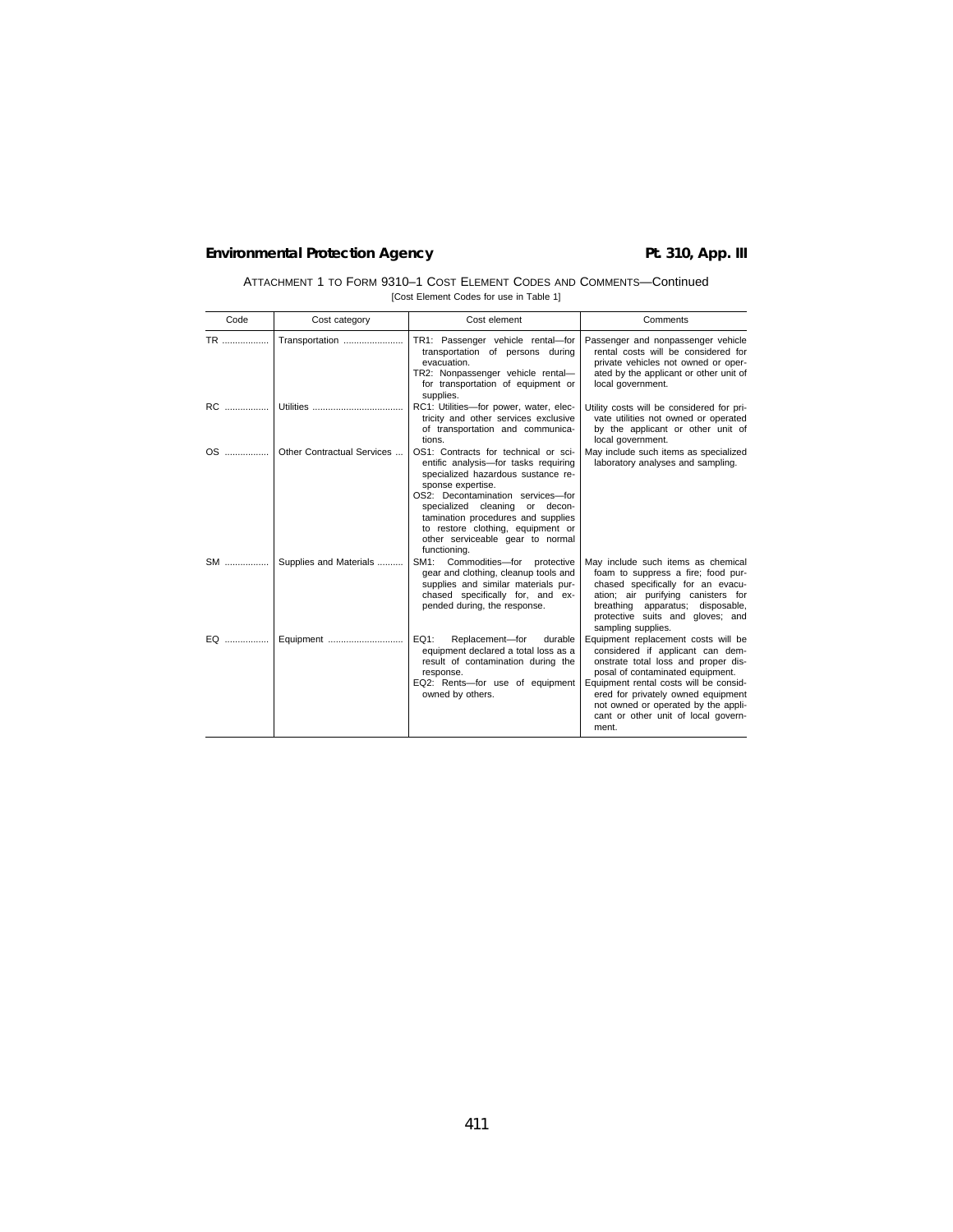|                             | <b>Detailed Cost Breakdown</b><br>Table <sub>1</sub> |                                                                                    |        |
|-----------------------------|------------------------------------------------------|------------------------------------------------------------------------------------|--------|
| Temporary Emergency Measure | Cost Incurred By                                     | Cost Element<br>(See Attachment 1)                                                 | Amount |
|                             |                                                      |                                                                                    |        |
|                             |                                                      |                                                                                    |        |
|                             |                                                      |                                                                                    |        |
|                             |                                                      |                                                                                    |        |
|                             |                                                      |                                                                                    |        |
|                             |                                                      |                                                                                    |        |
|                             |                                                      |                                                                                    |        |
|                             |                                                      |                                                                                    |        |
|                             |                                                      |                                                                                    |        |
|                             |                                                      |                                                                                    |        |
|                             |                                                      |                                                                                    |        |
|                             |                                                      |                                                                                    |        |
|                             |                                                      |                                                                                    |        |
|                             |                                                      |                                                                                    |        |
|                             |                                                      |                                                                                    |        |
|                             |                                                      |                                                                                    |        |
|                             |                                                      |                                                                                    |        |
|                             |                                                      |                                                                                    |        |
|                             |                                                      |                                                                                    |        |
| EPA Form 9310-1             |                                                      | Attach supporting documentation, e.g., invoices, sales receipts, rental agreements |        |

# **Pt. 310, App. III 40 CFR Ch. I (7–1–98 Edition)**